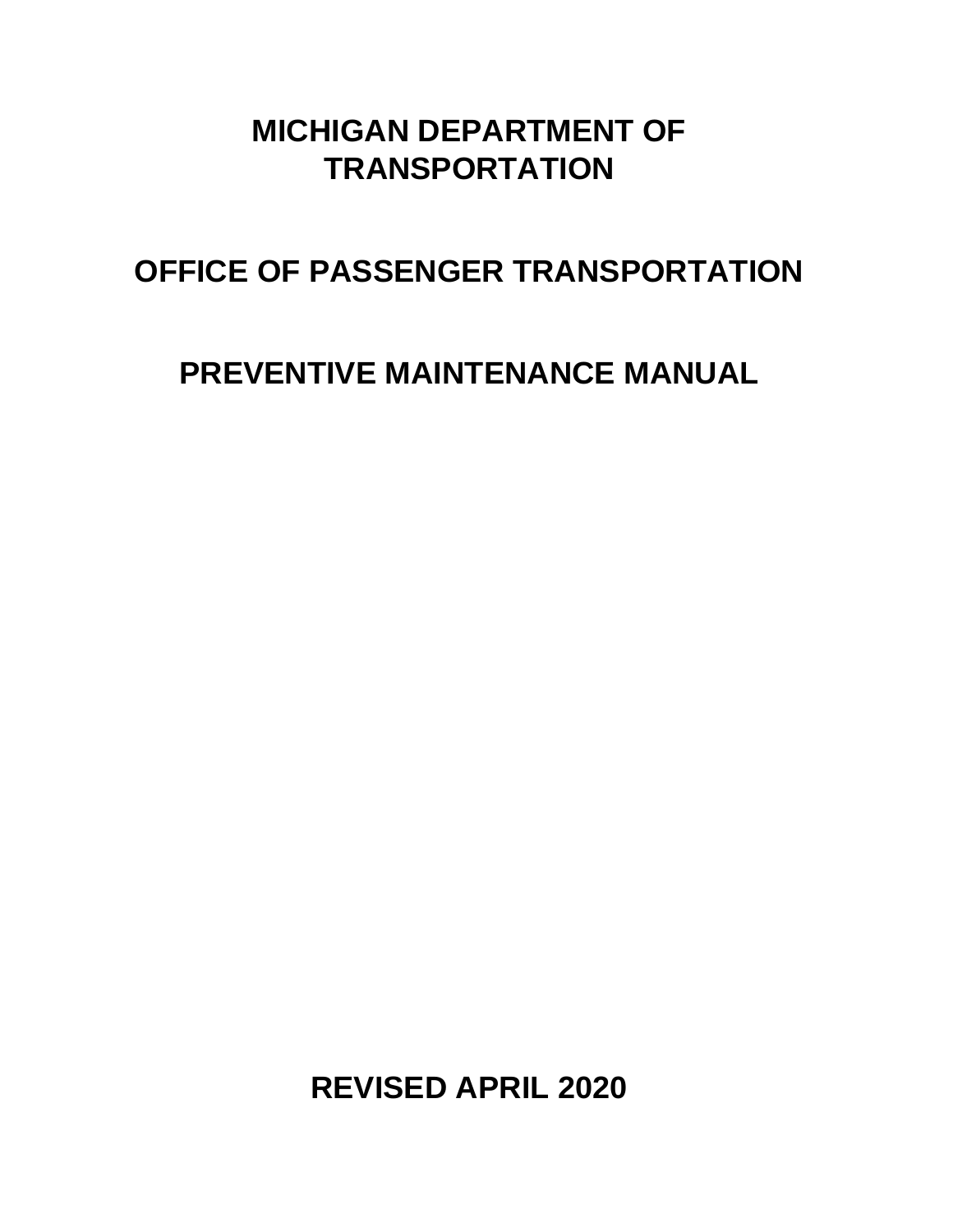#### **INTRODUCTION**

Transit agencies (TA) are required by contract to maintain vehicles throughout their useful life. This maintenance must conform to at least the manufacturer's minimum recommended service levels.

TA are required to submit a written vehicle maintenance plan to the Michigan Department of Transportation (MDOT), Office of Passenger Transportation (OPT) for review and approval. Any subsequent additions or changes must also be approved before they become effective. A sample maintenance plan is included in this guidance document as Exhibit 1.

The OPT compliance analyst (CA) will conduct an onsite review of each TA vehicle maintenance program on a triennial basis. The review consists of a random sampling (20 percent of the fleet or a maximum of 10 vehicles) of vehicle maintenance records for compliance with the approved plan. If any discrepancies are found, follow-up reviews will be conducted at least annually until the TA is brought into compliance through a written and approved corrective action plan. Three consecutive deficient reviews will result in withholding of 25 percent of the TA operating funds and/or award of project authorizations and require a minimum of two unannounced maintenance records reviews before full funding is reinstated.

The purpose of this manual is to provide information for a successful maintenance program and to assist the TA in the creation and implementation of a vehicle maintenance plan.

The following list represents components of an effective and compliant maintenance plan.

#### REQUIRED COMPONENTS

- Maintenance Policy Statement
- Daily Inspections
- Safety Inspections
- Routine Service and Maintenance Schedule
- Record Keeping

#### OTHER COMPONENTS

- Diagnostics
- Repair Control
- Parts Procurement and Inventory
- Warranty Coverages
- Performance Management
- Training
- Cooperation and Interaction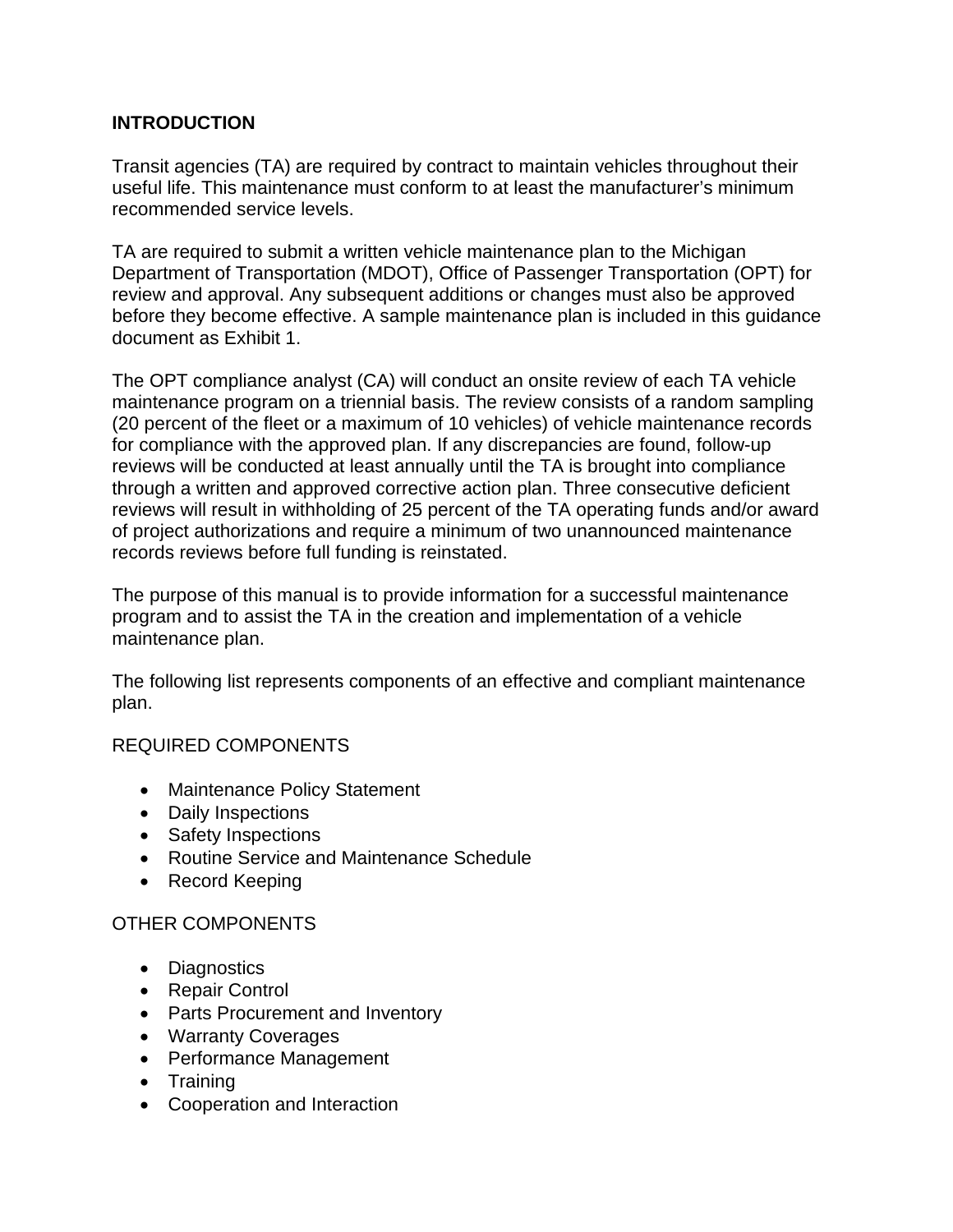#### **MAINTENANCE POLICY STATEMENT**

A maintenance policy directs decision making toward achieving maintenance objectives and enables the TA to run their program in an efficient and effective manner. A TA manager should review maintenance information with a methodical approach and an eye toward making improvements.

Maintenance planning reduces the uncertainty involved in decision making and provides program consistency. Planning also helps the TA focus on achieving their vehicle maintenance objectives. By understanding the TA's desired course, management can create a control structure to determine whether the TA is *on* the desired course.

At a minimum, the TA maintenance policy statement must summarize their maintenance program including all required components and how these help them achieve the desired vehicle maintenance objectives.

#### **DAILY INSPECTIONS**

Daily inspections performed by either the driver or the mechanic are a key element to the early detection and remedy of potential failures. Spending a few minutes every day conducting the pre-trip inspection on each vehicle will help detect problems, improve safety, and decrease vehicle repair costs.

At a minimum, a vehicle pre-trip inspection must be performed every time a vehicle is to be used.

A sample pre-trip inspection form is included in this guidance document as Exhibit 2.

#### **SAFETY INSPECTIONS**

Scheduling routine safety inspections is also a key element to the early detection and remedy of potential safety-related failures. As the age of the vehicle increases, the TA manager may want to schedule the safety inspections more often.

At a minimum, mechanics should perform vehicle safety inspections every six months, emphasizing everything affecting safe vehicle operation. If a TA contracts for maintenance, the inspection must be conducted by a mechanic certified for that class of vehicle.

The maintenance plan must include the methodology and the process your agency uses to *determine when to schedule* a vehicle for a safety inspection so that preestablished time limits are not exceeded. This methodology should include the staff positions that will be involved and the data/documents used. The plan should also include the process your agency uses to *verify* that all vehicles have been inspected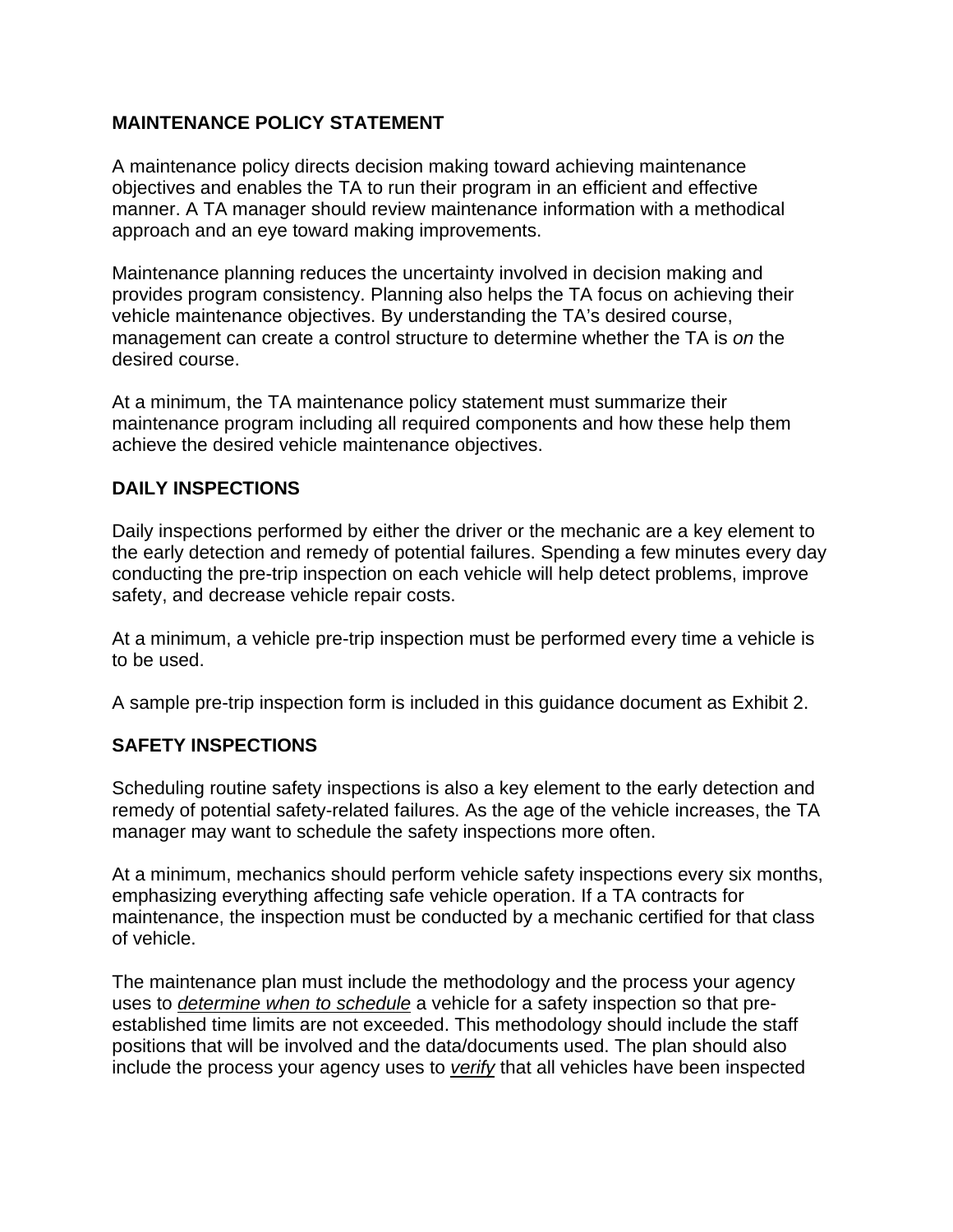prior to exceeding the deadline. This verification process should also include the staff positions that will be involved and the data/documents used.

A sample vehicle safety inspection form is included in this guidance document as Exhibit 3.

## **ROUTINE SERVICE AND MAINTENANCE**

Preventive maintenance is an essential element of every effective vehicle maintenance program. It helps to ensure maximum vehicle reliability, safety, and longevity. Preventive maintenance involves performing regularly scheduled maintenance services, adjustments, and inspections based on a predetermined interval of months, miles, or hours operated to minimize malfunctions. Maintenance intervals should never exceed those recommended by the manufacturer. It also involves performing necessary repairs promptly to prevent further damage and to ensure vehicle safety. Proactive vehicle maintenance versus reactive vehicle maintenance should be a goal of every successful vehicle maintenance program.

For a maintenance program to be most effective, it must be designed around each specific vehicle, fit the vehicle's operating conditions, and change when the vehicle or operating conditions change.

At a minimum, the TA must provide a basic maintenance schedule which conforms with the minimum manufacturer recommendations for the following categories:

- engine oil and filter
- chassis lubrication
- air filter
- fuel filter (if equipped)
- wheelchair lift and securement
- vehicle cleaning
- disc and drum brakes
- transmission
- drive axle
- engine cooling system
- air conditioning
- safety inspections (minimum every 6 months)

The maintenance plan must include the methodology and the process your agency uses to *determine when to schedule* a vehicle for routine services so that preestablished intervals are not exceeded. This methodology should include the staff positions that will be involved and the data/documents that will be used. The plan should also include the process your agency uses to *verify* that all vehicles have been serviced prior to exceeding the intervals. This verification process should also include the staff positions that will be involved and the data/documents used.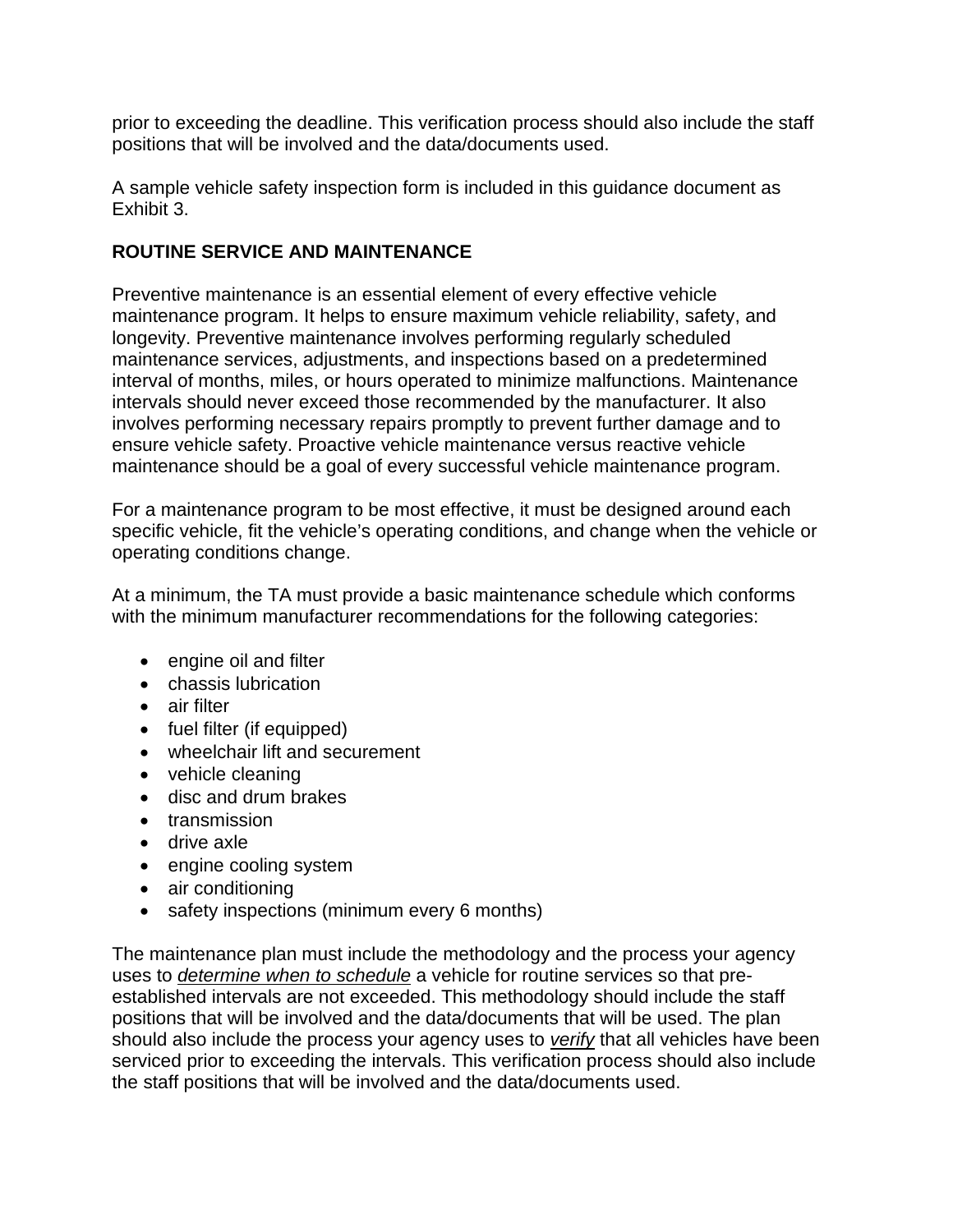A sample basic maintenance schedule is included in this guidance document as Exhibit 4.

## **RECORD KEEPING**

All vehicle maintenance should be documented in the vehicle's historical record. This information can be analyzed to identify trends and diagnose equipment repairs. The recommended way to maintain vehicle histories is to place important forms (inspections, receipts, work orders, etc.) in separate folders for each vehicle. Using accurate and timely information, the maintenance manager can make changes to improve performance.

At a minimum, the TA must maintain adequate vehicle maintenance historical records to substantiate that maintenance is being performed to manufacturer recommendations for the required categories. The transit manager needs to assure that the work is being performed at the correct service intervals. In addition, the TA vehicle records must substantiate that both daily inspections and safety inspections are being performed.

## **DIAGNOSTIC**

Diagnostic work helps identify potential failures before they occur. The following are several ways it can be applied.

- Early detection longer major component life can be obtained by early detection of minor problems that could lead to premature failures.
- Component replacement by reviewing records, the anticipated failure points can be developed on some components. Replacing these components prior to their expected failure can reduce road calls and unscheduled repairs.
- Diagnostic equipment proper test equipment is another way of diagnosing problems.
- Failure analysis finding the cause of a failure is a critical step in preventing a recurrence. Mechanics must be more than "parts changers" – they need to look for the initial cause, so it doesn't happen again.
- Logical inspections a logical sequence will reduce inspection time and vehicle down time. In a logical sequence, an inspector does everything possible prior to moving to another area.
- $\bullet$  Preventive maintenance repairs the preventive maintenance inspection consists of inspecting, servicing, adjusting, and performing minor repairs. It is not advisable to perform major repairs during the actual preventive maintenance inspection if the repair requires a changeable part or will take more than 15 minutes. All safety related items should be repaired prior to placing the vehicle back in service.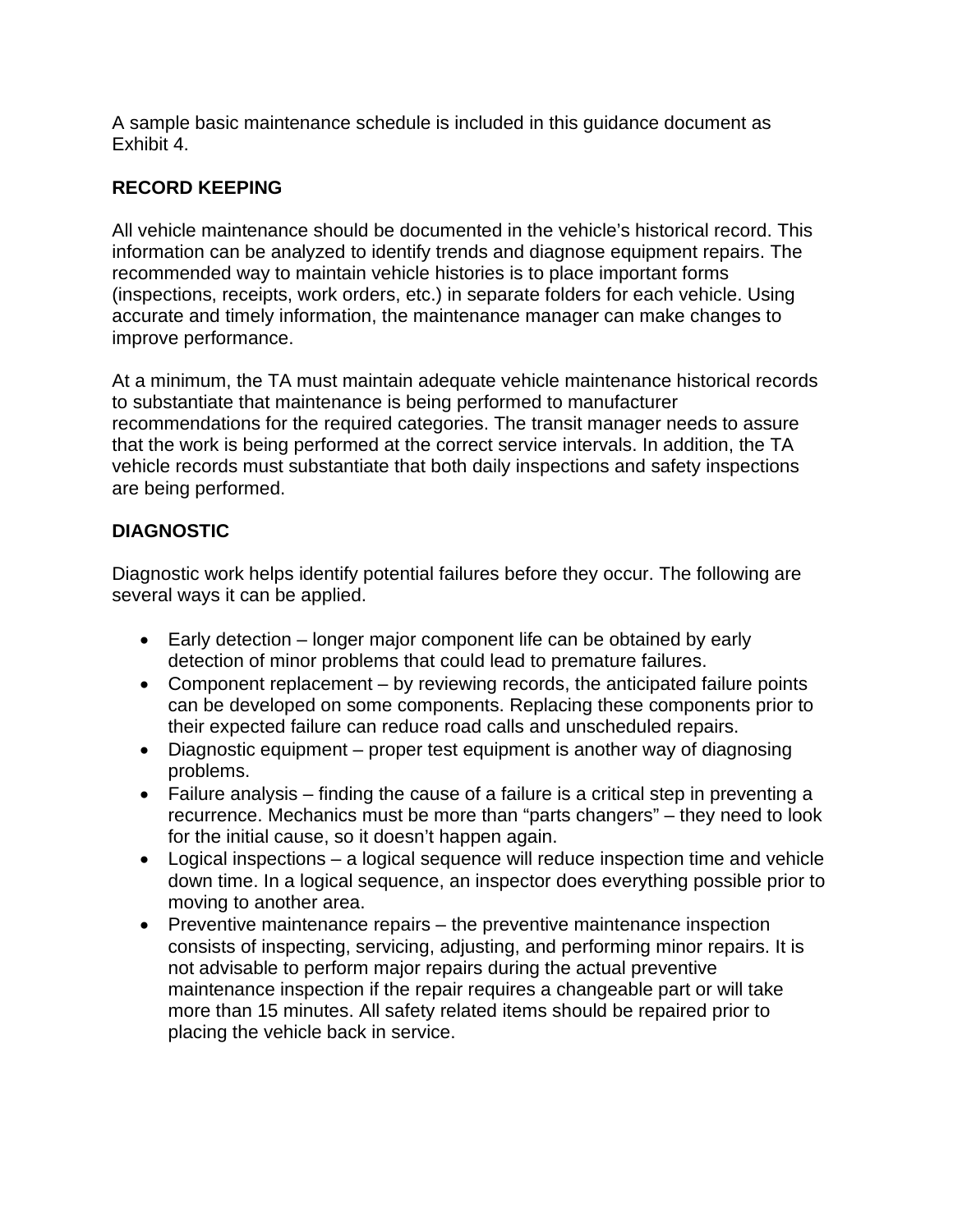#### **REPAIR CONTROL**

Once a vehicle is identified as needing maintenance work, it's important that the work be tracked and scheduled so repairs do not go unchecked, duplicate work is not performed, and work is completed in the most efficient manner. Work orders are the most efficient way to record and track work. Once a work order is prepared, it usually falls into one of these categories.

- $\bullet$  In work as the vehicle, manpower, work space, and parts become available, the mechanic takes the work order and begins the work.
- Awaiting maintenance all work orders that are ready.
- Deferred if a repair is deferred, it's decided that the vehicle is workable and the defects can be postponed with no further deterioration or safety risk.

## **PARTS PROCUREMENT AND INVENTORY**

Parts availability is important to the planning and efficiency of the vehicle maintenance operation. Necessary vehicle repair work cannot be completed if the parts are unavailable. A parts inventory represents a sizable investment of public funds. Procedures to safeguard this investment and to ensure the mechanic can find a required part when needed are as follows.

- Organization of the parts storage room organized parts by the type of vehicle and function,
- Stock issuance when drawing parts from the storage room, record in inventory the part number, part name, quantity drawn from stock, date, and vehicle number the part was issued to. The balance on hand will reflect changes to the inventory that can be tracked.
- Ordering and receiving stock order new stock when on hand drops below a predetermined quantity. Consider lead time required for receipt of new stock. Use past orders to get an indication of how long it will take for delivery.
- Smart purchasing TA have several options to reduce maintenance and supply costs.
- Reduce the number of high dollar parts in stock. Inventory costs money. Don't take the risk of buying an expensive part you may never use.
- TA can develop alternate part numbers and sources. Always have backup sources for the most commonly used parts.

### **PERFORMANCE MANAGEMENT**

The TA maintenance manager has two primary concerns when developing performance indicators. First, indicators are needed that management can use to evaluate the maintenance department's overall performance. Second, indicators are needed that can be used to monitor the maintenance department's internal performance. Indicators should help the maintenance manager evaluate internal productivity and develop management principles.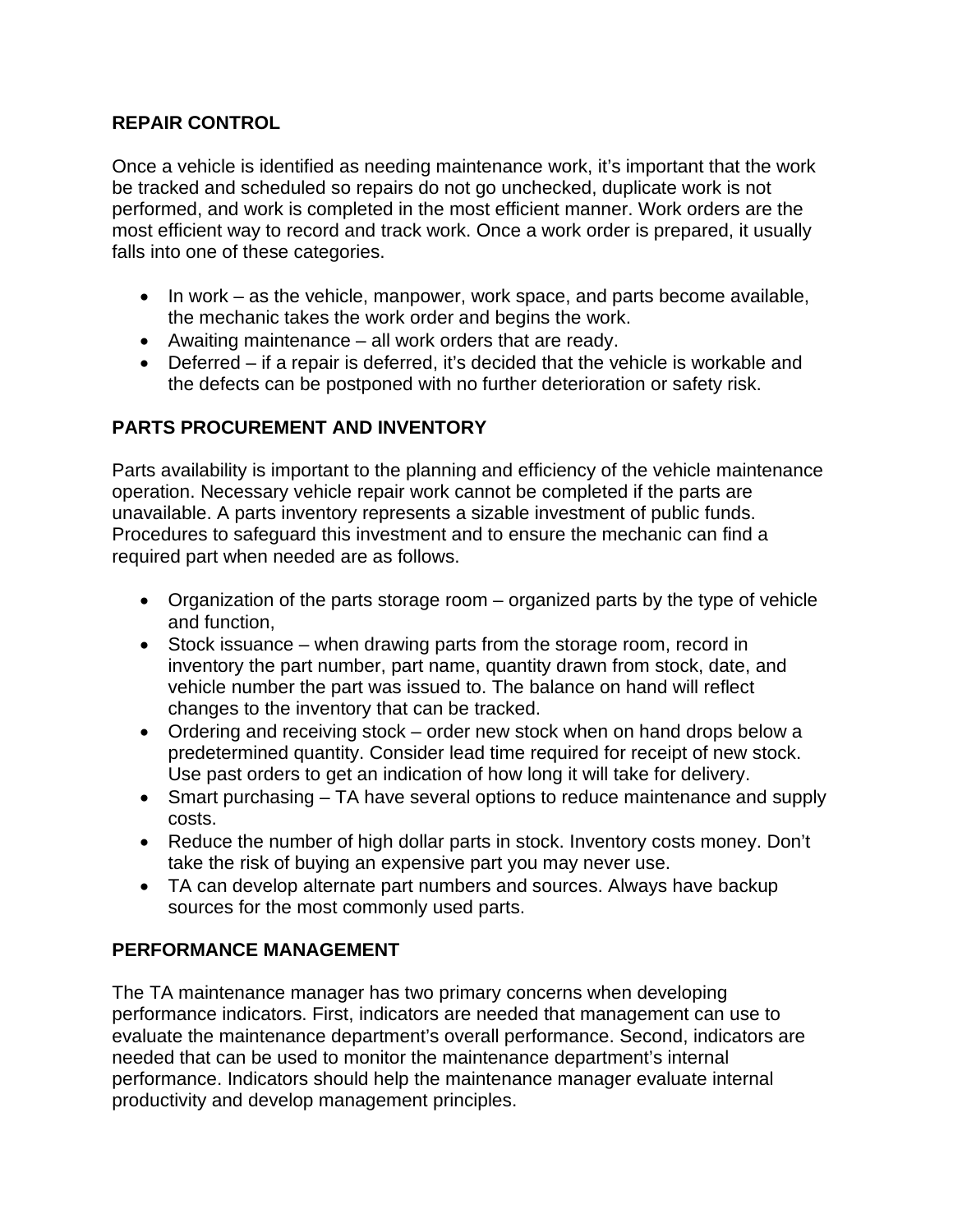Consider the following when establishing performance indicators:

- Fleet reliability indicators
- Miles per road call
- Road calls per bus per month
- Fleet maintenance indicators
- Cost per vehicle mile
- Cost per vehicle
- Labor cost per vehicle
- Labor cost per vehicle hour
- Fuel average miles per gallon
- Oil average miles per quart
- Fleet availability indicators
- Number of "open" work orders
- Average number of maintenance jobs in the backlog
- Average duration of "open" work orders
- Work quality indicators
- Number of repeat repairs per month
- Total labor hours spent on preventive maintenance vs. total labor hours
- Work productivity indicators
- Total regular and overtime maintenance hours per month
- Average labor time to perform each type of preventive maintenance inspection
- Maintenance manager control indicators
- Total preventive maintenance inspections scheduled per month vs. inspections performed
- The average miles past the scheduled interval past preventive maintenance inspections

#### **WARRANTIES**

A warranty is a manufacturer's assurance that a product will perform properly for a specific time or usage level. If the product fails to meet this assurance, the manufacturer is obligated to make restitution. This restitution usually consists of one or a combination of the following:

- Replace the defective item
- Repair the defective item
- Reimbursement for cost of having item repaired
- Furnish a replacement part

The primary importance of a warranty program is that it partially offsets the cost to maintain a vehicle. Warranties cover new vehicles, many new/replacement parts, and most vendors' work. Any compensation from the manufacturer for costs incurred saves the TA money. A warranty program is also an opportunity to provide feedback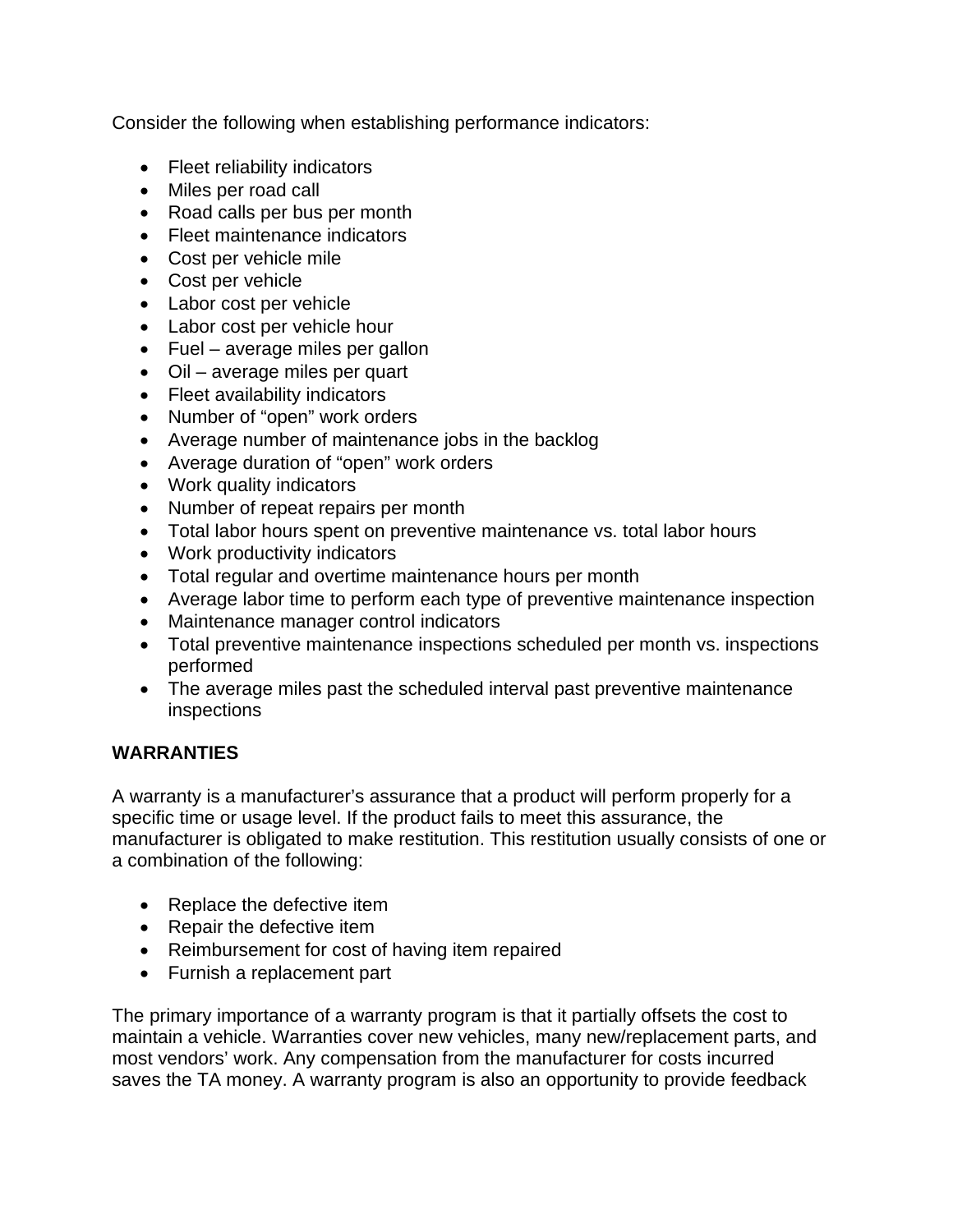to the manufacturer concerning their product. Most manufacturers rely heavily on this information when considering product improvements.

All new vehicles have warranties that, at a minimum, cover labor and replacement parts for a specific number of miles or period.

Warranty information is provided with the delivery of a new vehicle. For specific warranty related questions, the TA should contact the vendor/manufacturer.

Most vehicles are not perfect at delivery and vehicle manufacturers expect adjustments will be needed. Prior to starting repairs, the TA should contact the vendor/manufacturer to determine if the repairs are warranty related. If repairs are warranty related, follow procedures as defined by the vendor/manufacturer and obtain their approval prior to beginning warranty repairs.

The following are primary reasons many TA do not receive the maximum benefit from a warranty program:

- Warranty coverage is not fully understood and never submitted as a claim.
- Repair work is performed before it is determined if the failure is warranty related.
- Information for warranty claim is lost (what failed, why, when, lost parts, etc.)
- Failed parts cannot be matched with warranty claim.
- Warranty claim not submitted within specified time.
- Apathy (people don't understand the importance of a warranty).

### **TRAINING**

Effective training is essential to the proper diagnosis of vehicle problems and their subsequent repair/replacement. As vehicles become increasingly complex and reliant upon electronic and computerized controls and monitoring systems, the need for adequate training becomes that much more important.

We suggest encouraging, or even requiring, your mechanic to take advantage of the training offered by vehicle manufacturers and component suppliers. Some manufacturers run regional training schools and/or may provide service representatives to provide in-house training.

MDOT OPT offers an excellent opportunity at the annual Transit Vehicle and Maintenance Seminar every summer. TA personnel receive the latest vehicle information from manufacturers and suppliers. A trade show and informal workshops with vehicle vendors provide a forum for maintenance staff to get questions answered.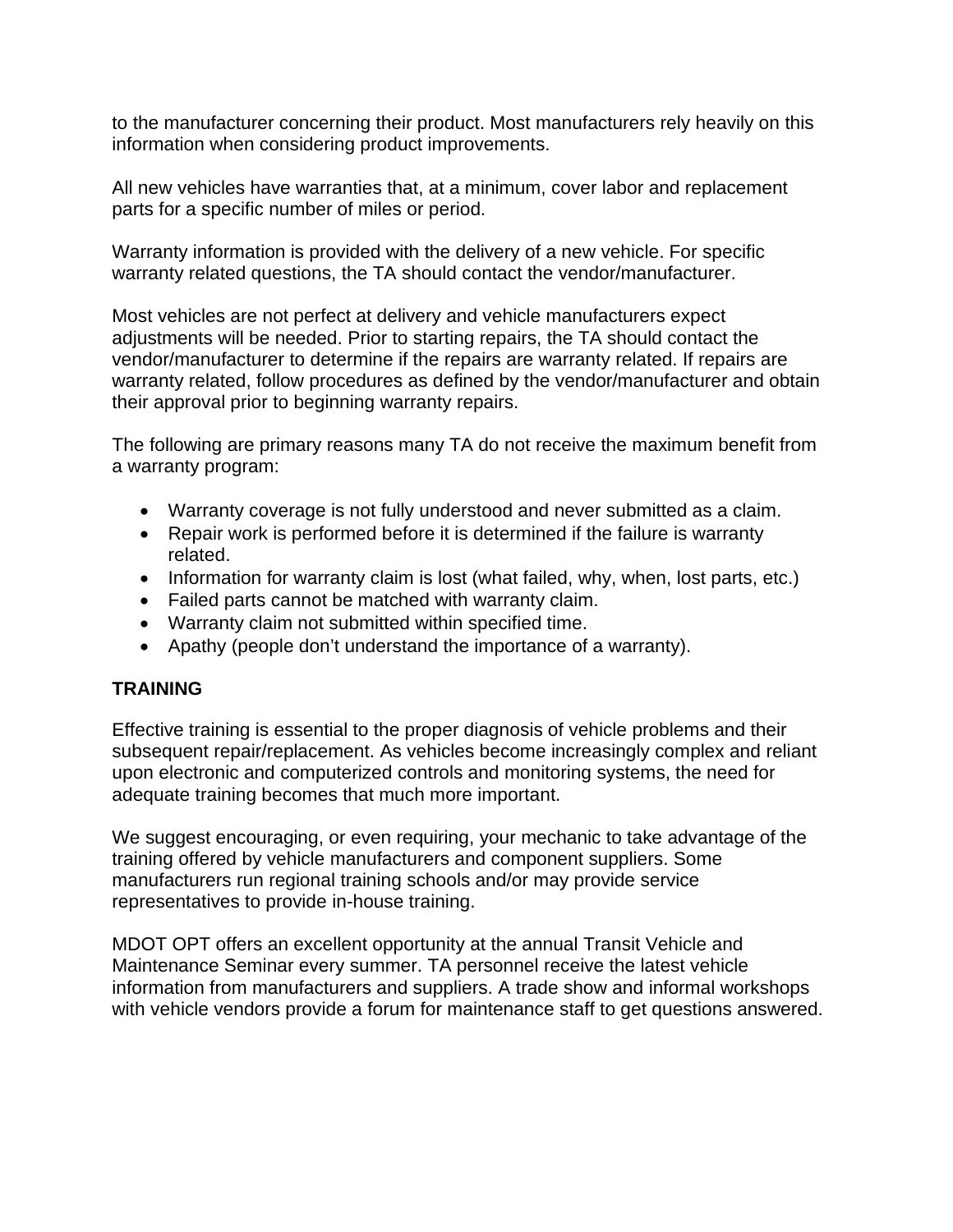## **COOPERATION AND INTERACTION**

Internal conflicts plague may organizations and transportation operations are no exception. A successful preventive maintenance program requires the cooperation and interaction of all parties, both in establishing the program and making it work daily. The following actions will help improve interpersonal relationships and reduce organizational conflicts.

- Involve all parties when developing inspection items, service intervals, and other interdepartmental maintenance.
- Be realistic in your expectations (a proper driver pre-trip inspection will involve increases in staff time and costs but should also improve vehicle reliability).
- Pay attention to administrative details. Who is responsible for what? Who prioritizes the repairs? Who decides on vehicle roadworthiness? Who answers to whom? These responsibilities need to be decided upon first and communicated to everyone.

#### **SUMMARY**

Preventive maintenance is an essential element of every transportation operation. A program tailored to your individual service and vehicle fleet will increase reliability, longevity, and safety. While preventive maintenance may be more expensive in the short run, it will likely result in the lowest overall life-cycle costs when related expenses are considered.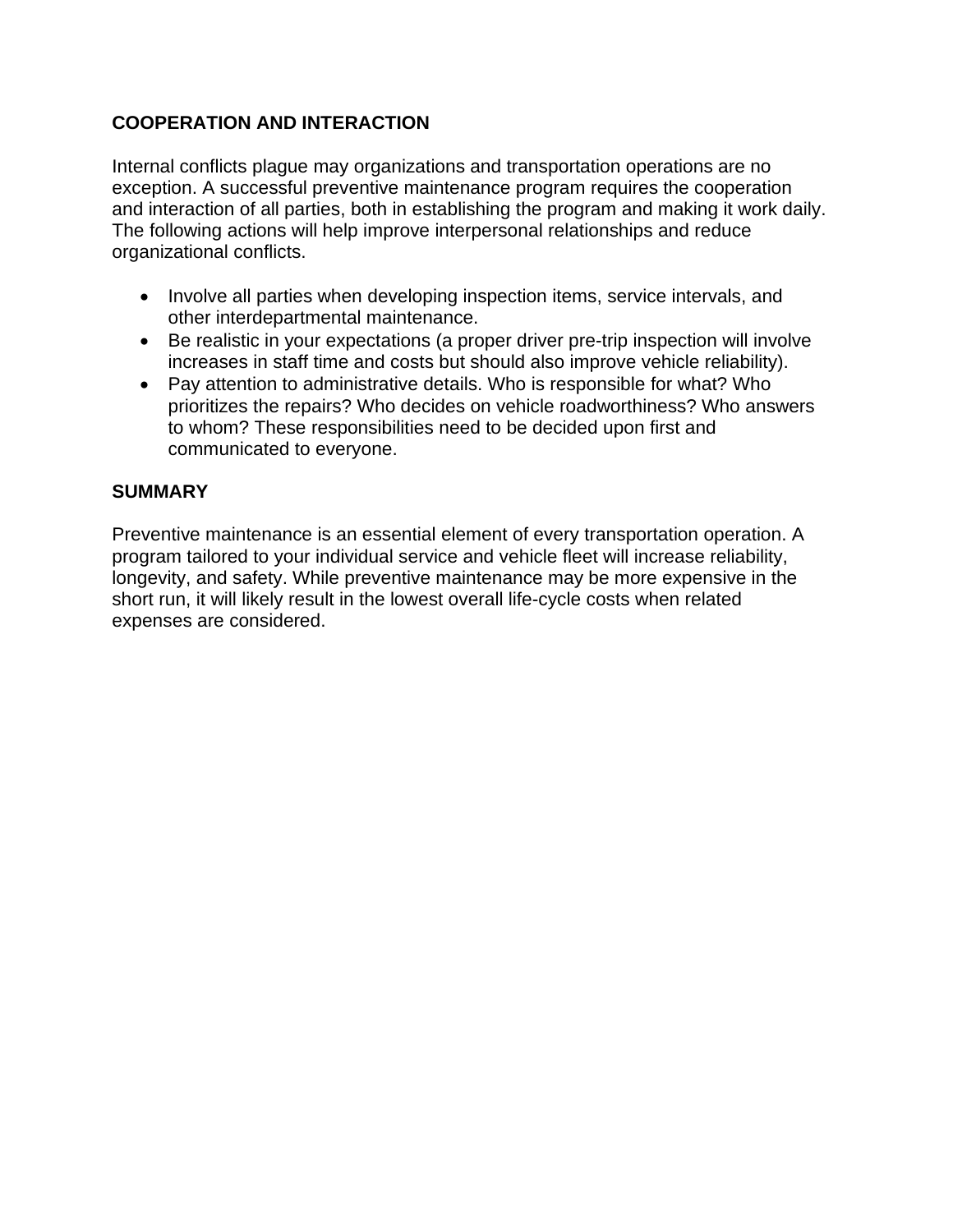#### **Exhibit 1 – Sample Vehicle Maintenance Plan**

#### **ABC Transit Vehicle Maintenance Plan**

#### **Maintenance Policy Statement**

ABC Transit provides safe reliable vehicles for its employees and customers. Written procedures have been established to obtain daily pre-trip inspections, semiannual safety inspections and scheduled preventive maintenance in accordance with manufacturer's service intervals. We strive to complete vehicle repairs as efficiently and as quickly as possible. Individual vehicle records are maintained to document service intervals, warranty claims and equipment performance.

#### **Daily Inspections**

Daily inspections are performed by either the driver or transportation mechanics and are a key element to the early detection and remedy of potential failures. These inspections will detect any visible problems and will be conducted before the vehicle leaves the facility. If the vehicle is found to have significant defects it will be scheduled and fixed prior to being used. A vehicle pre-trip inspection (see Attachment 1) will be performed each time a vehicle is to be used.

#### **Safety Inspections**

Regularly scheduled safety inspections are also a key element to the early detection and remedy of potential safety-related issues. As the age of the fleet increases, the transportation mechanics may at their discretion schedule the safety inspections more frequently than once every six months. At a minimum, vehicle safety inspections must be performed every six months, using MDOT's Vehicle Safety Inspection Checklist (see Attachment 2). Our methodology for tracking and scheduling will be *(e.g*. *an Excel spread sheet, a white board in the maintenance garage, an Outlook calendar, etc.)* The safety inspections will emphasize everything affecting the safe operation of the vehicle. If the safety inspections are performed by an outside contractor, the mechanic must be certified for that class of vehicle and equipment. If the safety inspections find the vehicle to have significant defects, the vehicle will be scheduled and fixed prior to being used. Otherwise, the safety inspections will be reviewed and used to schedule other needed repairs and maintenance. For verification that inspections are completed on time, the agency director will also monitor the tracking on at least a weekly basis and sign off on the inspection forms once they are completed.

#### **Routine Service and Maintenance Schedule**

Preventive maintenance involves performing regularly scheduled maintenance services, adjustments, and inspections based on a predetermined interval of miles to minimize malfunctions. Routine service and maintenance is scheduled to meet or exceed manufacturers' recommended service intervals (see Attachment 3). Our methodology to determine when vehicle servicing is due is for the transportation mechanics to check the vehicle mileages daily and compare them with the service schedule. The mechanics will schedule service when the interval is less than 500 miles away from the time service is due. For verification that services are completed on time, the agency director will also monitor the tracking on at least a weekly basis and sign off on the work orders once they are completed.

Proactive vehicle maintenance is a primary goal of our maintenance program. Effective preventive maintenance means performing necessary repairs promptly to prevent further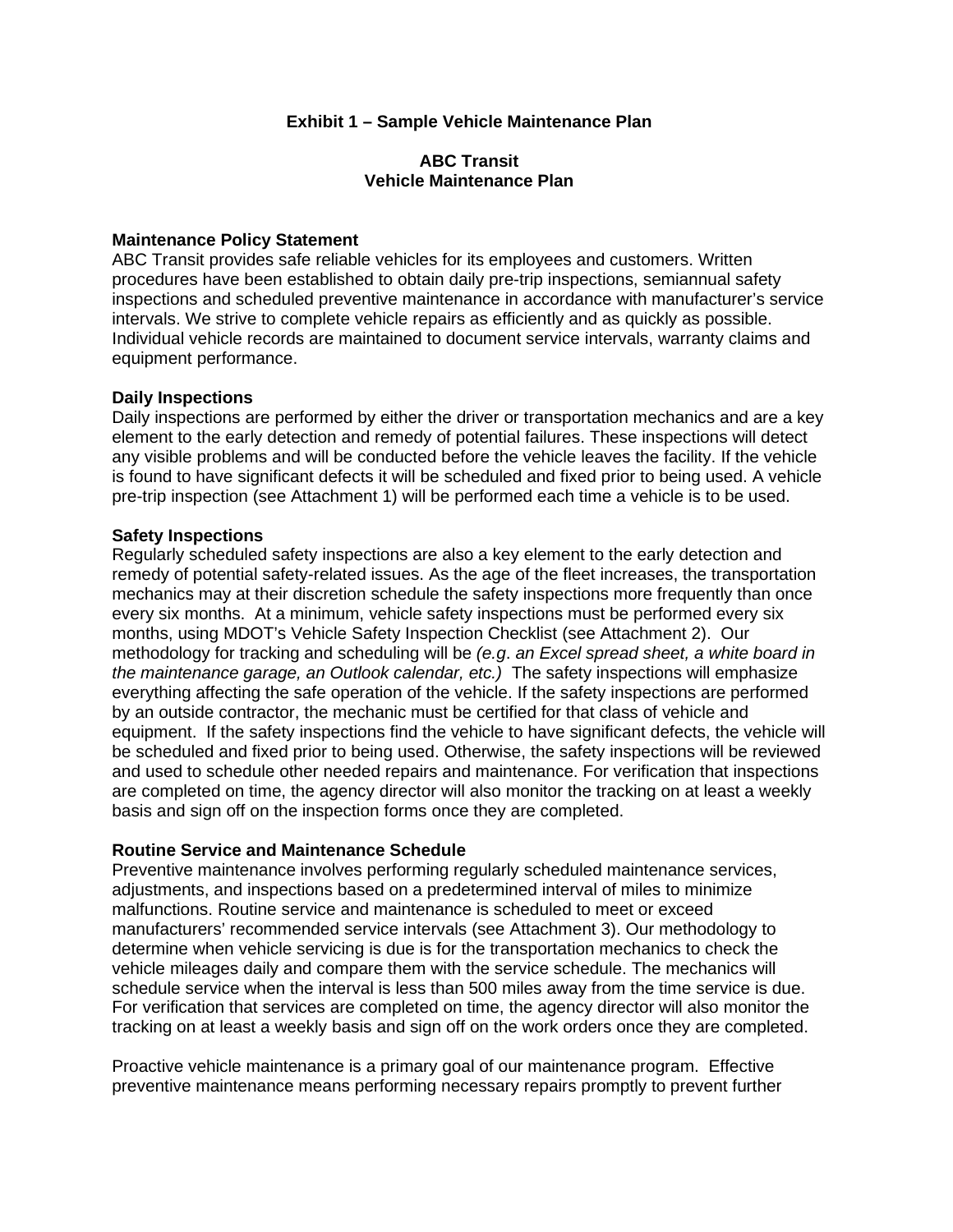damage and to ensure vehicle safety. Removing a vehicle from active service until it is roadready is also an option.

The transportation mechanics are responsible for ensuring all preventive maintenance and repairs are completed in a timely manner. The senior center director periodically checks maintenance records to ensure maintenance is not exceeding service intervals.

#### **Record Keeping**

Historical records are kept substantiating maintenance is being performed according to the manufacturers' recommendations. All vehicle maintenance becomes part of the vehicle's historical record. Each individual vehicle's record includes all daily inspections, six-month safety inspections, and routine maintenance records. The recommended way to maintain vehicle histories is to place important forms (safety inspections, maintenance records, etc.) in separate folders for each vehicle. The transportation mechanics ensure the maintenance work is being done in accordance with manufacturer's recommendations by periodically comparing maintenance records to ABC Transit's Vehicle Maintenance Plan. The Director ensures compliance for proper maintenance by meeting <how often> with the maintenance staff to review work that has been completed or is in process.

#### **Summary**

Preventive maintenance is an essential element of every transportation operation. ABC Transit believes its vehicle maintenance plan increases vehicle reliability, longevity, and safety. While preventive maintenance may be more expensive in the short run, it likely results in the lowest overall life cycle cost.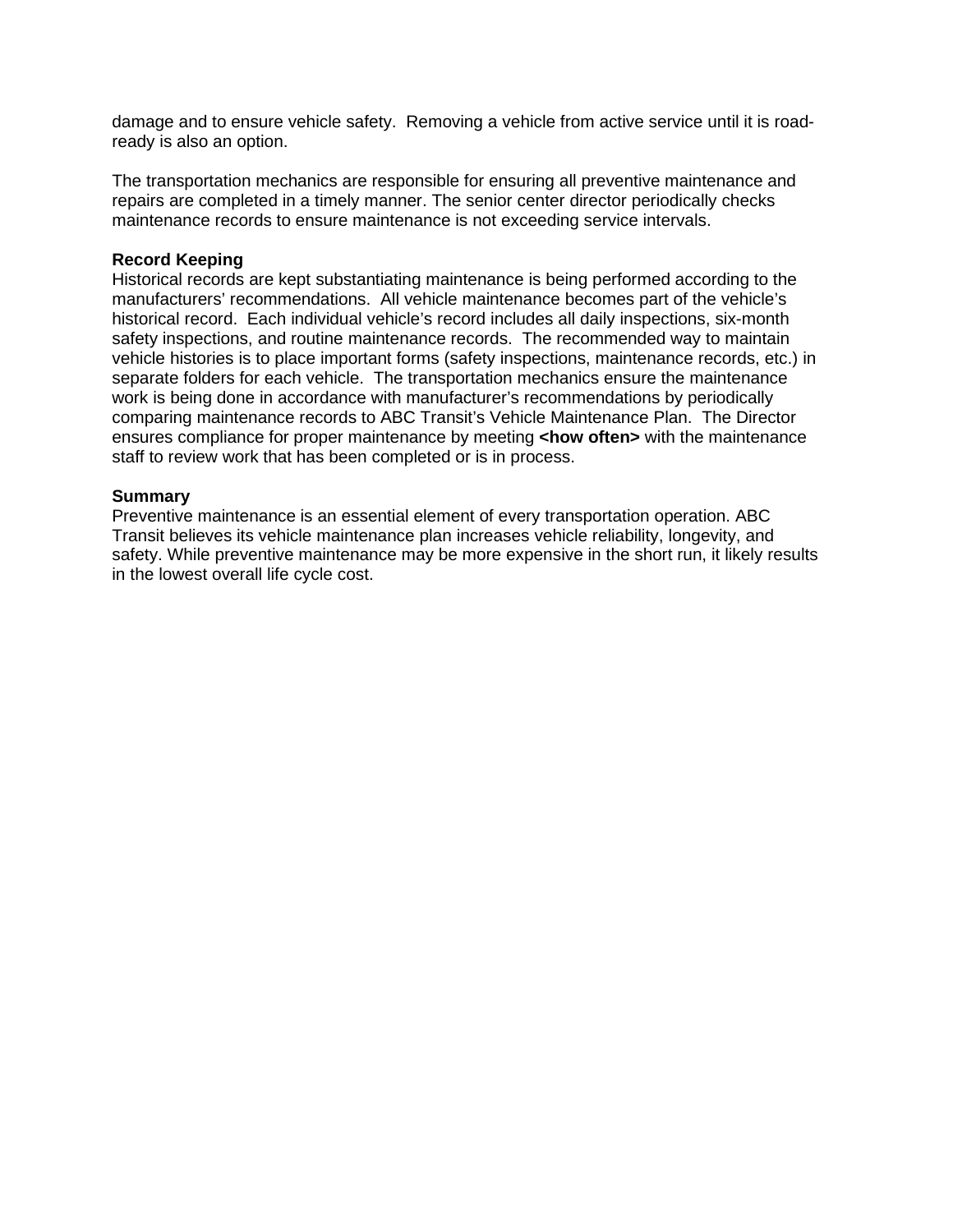## **Exhibit 2 – Sample Pre-Trip Inspection Form**

| <b>Pre-Trip Checklist</b> |  |
|---------------------------|--|
|---------------------------|--|

| Date      | Mileage: | End          |
|-----------|----------|--------------|
| Vehicle # |          | <b>Start</b> |

Total\_\_\_\_\_\_\_\_\_\_\_\_\_\_\_

List Additional Comments Below:

Driver's Signature \_\_\_\_\_\_\_\_\_\_\_\_\_\_\_\_\_\_\_\_\_\_\_\_\_\_\_\_\_\_\_\_\_\_\_\_\_\_\_\_\_\_\_

| Check before each trip: |  |
|-------------------------|--|
| Headlights              |  |
| <b>Turn Signals</b>     |  |
| <b>Brake Lights</b>     |  |
| <b>Brakes</b>           |  |
| Cycle Lift              |  |
| Fire                    |  |
| Extinguisher            |  |
| Windshield              |  |
| Wipers                  |  |
| <b>Oil Level</b>        |  |
| Coolant                 |  |
| Level                   |  |

### **Check Once a Week**

| Transmission        |  |
|---------------------|--|
| Fluid               |  |
| Power               |  |
| Steering            |  |
| <b>Fluid</b>        |  |
| Windshield          |  |
| <b>Washer Fluid</b> |  |
| <b>Belts</b>        |  |
| <b>Hoses</b>        |  |
| Leaks               |  |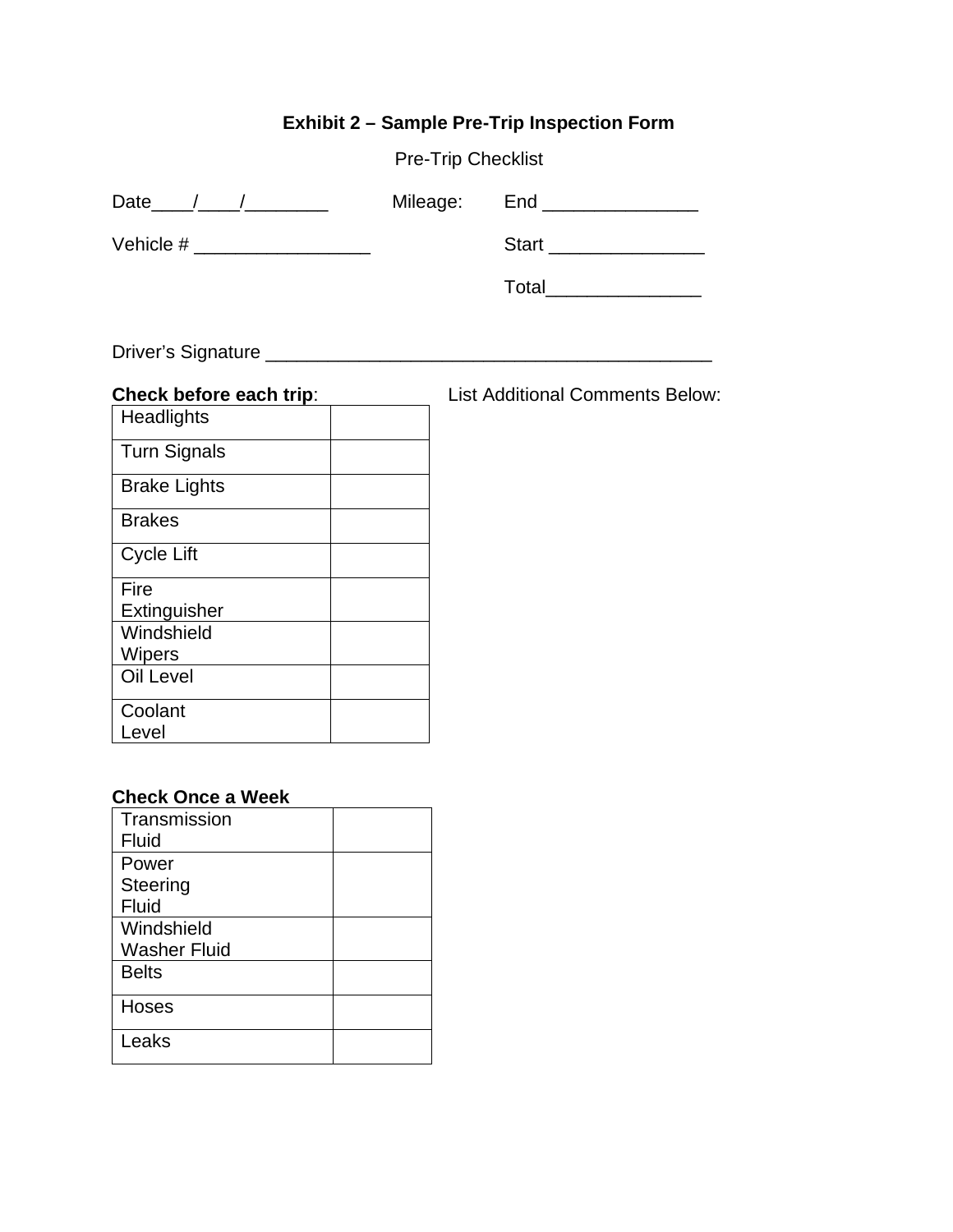|                                                  | Exhibit #3 - Sample Safety Inspection Form                            |                       |   |                                     |                                                                             |        |                                                                 |  |
|--------------------------------------------------|-----------------------------------------------------------------------|-----------------------|---|-------------------------------------|-----------------------------------------------------------------------------|--------|-----------------------------------------------------------------|--|
| <b>VEHICLE SAFETY INSPECTION CHECKLIST</b>       |                                                                       |                       |   |                                     |                                                                             |        |                                                                 |  |
|                                                  |                                                                       |                       |   |                                     | Vehicle safety inspections are required every six months.                   |        |                                                                 |  |
|                                                  |                                                                       |                       |   |                                     | Put an X in the box for ok, O for needs attention, or NA for does not apply |        |                                                                 |  |
|                                                  | <b>VEHICLE NO.</b>                                                    | <b>TRANSIT AGENCY</b> |   |                                     |                                                                             |        |                                                                 |  |
|                                                  |                                                                       |                       |   |                                     |                                                                             |        |                                                                 |  |
| MAKE                                             |                                                                       | <b>MODEL</b>          |   | <b>YEAR</b>                         | <b>MILEAGE</b>                                                              | V.I.N. |                                                                 |  |
|                                                  |                                                                       |                       |   |                                     |                                                                             |        |                                                                 |  |
|                                                  | <b>TECHNICIAN SIGNATURE</b>                                           |                       |   |                                     | MECHANIC CERTIFICATION NO.                                                  |        | <b>INSPECTION DATE</b>                                          |  |
| Α                                                | <b>GENERAL CONDITION</b>                                              |                       | J | <b>SAFETY EQUIPMENT</b>             |                                                                             |        | 71. Volt/Amp Gauge                                              |  |
|                                                  | 1. Body, Bumpers, Trim                                                |                       |   |                                     | 35. Flares/Reflector Triangles                                              |        | 72. Oil Pressure Gauge                                          |  |
| в                                                | <b>TIRES/BATTERY</b>                                                  |                       |   |                                     | 36. Fire Extinguisher Charge/Date                                           |        | 73. Engine Temperature Gauge                                    |  |
|                                                  | 2. Tread depth                                                        |                       | Κ | <b>DRIVER'S SEAT</b>                |                                                                             |        | 74. Air System Pressure Gauge                                   |  |
|                                                  | 3. Tire Pressure                                                      |                       |   | 37. firmly Mounted                  |                                                                             |        | 75. Low Air Pressure Light/Alarm                                |  |
|                                                  | 4. Wheels & Lug Nuts                                                  |                       |   | 38. Adjusts & Latches               |                                                                             |        | 76. Speedometer/Odometer                                        |  |
|                                                  | 5. Battery Terminals & Compartment                                    |                       |   |                                     | 39. Seatbelt Operation                                                      |        | 77. Air Restriction Gauge/Induction<br>System                   |  |
| C                                                | <b>FLUIDS</b>                                                         |                       | L | <b>HEATER/DEFROSTER</b>             |                                                                             | Q      | <b>BRAKES</b>                                                   |  |
|                                                  | 6. Engine Oil Level                                                   |                       |   | 40. Fans Operate F/R                |                                                                             |        | 78. Parking Brake                                               |  |
|                                                  | 7. Coolant Level/Freeze Protection                                    |                       |   |                                     | 41. Heaters Operate F/R                                                     |        | 79. Brake Pedal Low/ Soft? Hard?                                |  |
|                                                  | $\degree$ F<br>8. Brake Fluid Level                                   |                       |   |                                     | 42. Defroster Operation                                                     |        | Normal?<br>80. Brakes Pull, Noisy                               |  |
|                                                  | 9. Transmission Fluid Level                                           |                       |   |                                     | 43. Air Conditioner System Operation                                        |        | 81. Air Chambers/Slack Adjusters                                |  |
|                                                  | 10. Power Steering Fluid Level                                        |                       | м | <b>LIGHTS, HORN</b>                 |                                                                             |        | 82. Air Lines/Tanks/Drains                                      |  |
|                                                  | 11. Windshield Washer Fluid Level                                     |                       |   | 44. Stepwell                        |                                                                             | R      | <b>TRANSMISSION-DRIVE TRAIN</b>                                 |  |
| D                                                | <b>DOORS</b>                                                          |                       |   | 45. Passenger Area                  |                                                                             |        | 83. Holds in Park Position                                      |  |
|                                                  | 12. Open & Close Properly                                             |                       |   |                                     | 46. High Beam Headlights & Indicator                                        |        | 84. Does Not Start In Gear                                      |  |
|                                                  | 13. Won't Open Accidentally                                           |                       |   |                                     | 47. Low Beam Headlights                                                     |        | 85. U-Joints                                                    |  |
|                                                  | 14. Latches, Handrails, Hinges                                        | 48. Dimmer Switch     |   |                                     | 86. Differential/Rear Axle                                                  |        |                                                                 |  |
|                                                  | 15. Seals Out Fumes & Dust                                            |                       |   | 49. Turn Signal Lights & Indicators |                                                                             | s      | <b>STEERING</b>                                                 |  |
| Е                                                | <b>FLOORS &amp; STEPS</b><br>50. Hazard Flashers & Indicators         |                       |   | 87. Free Play                       |                                                                             |        |                                                                 |  |
| 16. Clean & Free of Debris<br>51. Running Lights |                                                                       |                       |   | 88. Steering Force                  |                                                                             |        |                                                                 |  |
|                                                  | 17. Loose Floor Covering/Weak Flooring                                |                       |   | 52. Reflectors                      |                                                                             |        | 89. Pulls In Either Direction                                   |  |
|                                                  | 18. Step Tread Covers & Fasteners                                     |                       |   | 53. Brake Lights                    |                                                                             |        | 90. Power Steering Pump/Gear Box                                |  |
| F                                                | <b>SEATS</b>                                                          |                       |   | 54. Tail Lights                     |                                                                             |        | 91. Linkage/Ball Joints/King Pins                               |  |
|                                                  | 19. Sharp Edges/exposed Metal                                         |                       |   |                                     | 55. License Plate Light                                                     | Т      | <b>SUSPENSION F/R</b>                                           |  |
|                                                  | 20. Upholstery/Springs                                                |                       |   | 56. Back-up Lights                  |                                                                             |        | 92. Shocks/Mounts/bushings                                      |  |
|                                                  | 21. Firm Mounting<br>57. Back-up Alarm<br>93. Springs/Clamps/Shackles |                       |   |                                     |                                                                             |        |                                                                 |  |
| G                                                | <b>GRAB-RAIL STANCHIONS</b><br>22. Padded Properly                    |                       | N | 58. Horn<br><b>WIPER/WASHER</b>     |                                                                             | U      | 94. Stabilizers/Tracking Bars/Bushings<br><b>EXHAUST SYSTEM</b> |  |
|                                                  | 23. Firmly Mounted                                                    |                       |   | 59. Arm Tension                     |                                                                             |        | 95. Exhaust/Tail Pipes                                          |  |
|                                                  | 24. Other Padding                                                     |                       |   | 60. Blade Condition                 |                                                                             |        | 96. Muffler/Catalytic Converter                                 |  |
| н                                                | <b>WINDOWS</b>                                                        |                       |   |                                     | 61. Wiper/Washer Switch w/Delay                                             |        | 97. Hangers/Clamps                                              |  |
|                                                  | 25. Safety Glass                                                      |                       |   |                                     | 62. Washer Aim & Coverage                                                   | ٧      | <b>FUEL SYSTEM</b>                                              |  |
|                                                  | 26. Vision Obstruction                                                |                       | O | <b>MIRRORS</b>                      |                                                                             |        | 98. Lines/Fittings/Filter                                       |  |
|                                                  | 27. Operation                                                         |                       |   | 63. Mounted Firmly                  |                                                                             |        | Leaks<br>99.                                                    |  |
|                                                  | 28. Sun Visors                                                        |                       |   | 64. Interior View                   |                                                                             |        | 100. Tank Mounts/Drain/Fill Cap                                 |  |
| I.                                               | <b>EMERGENCY EXITS</b>                                                |                       |   |                                     | 65. Exterior Flat Rear View                                                 | W      | <b>LIFT/RAMP/SECUREMENTS</b>                                    |  |
|                                                  | 29. Doors/Windows Work Properly                                       |                       |   |                                     | 66. Exterior Convex Rear View                                               |        | 101. Remote Control                                             |  |
|                                                  | 30. Doors/Windows Latch Properly                                      |                       |   | 67. Exterior Front Cross View       |                                                                             |        | 102. Wheelchair Stops/Handrails                                 |  |
|                                                  | 31. Roof Hatch Operation                                              |                       | P | <b>ENGINE OPERATION</b>             |                                                                             |        | 103. Restraints/Tie Downs Operation                             |  |
|                                                  | 32. Labeled Properly                                                  |                       |   | 68. Starting                        |                                                                             |        | 104. Stop Request                                               |  |
|                                                  | 33. No Obstruction to EXITS                                           |                       |   |                                     | 69. Excessive Smoking                                                       |        | 105. Adequate Padding                                           |  |
|                                                  | Door Ajar Warning Alarm<br>34.                                        |                       |   |                                     | 70. Instrument Warning Lights                                               |        | 106. Manual Lift Operation                                      |  |
|                                                  | <b>REMARKS:</b>                                                       |                       |   |                                     |                                                                             |        |                                                                 |  |